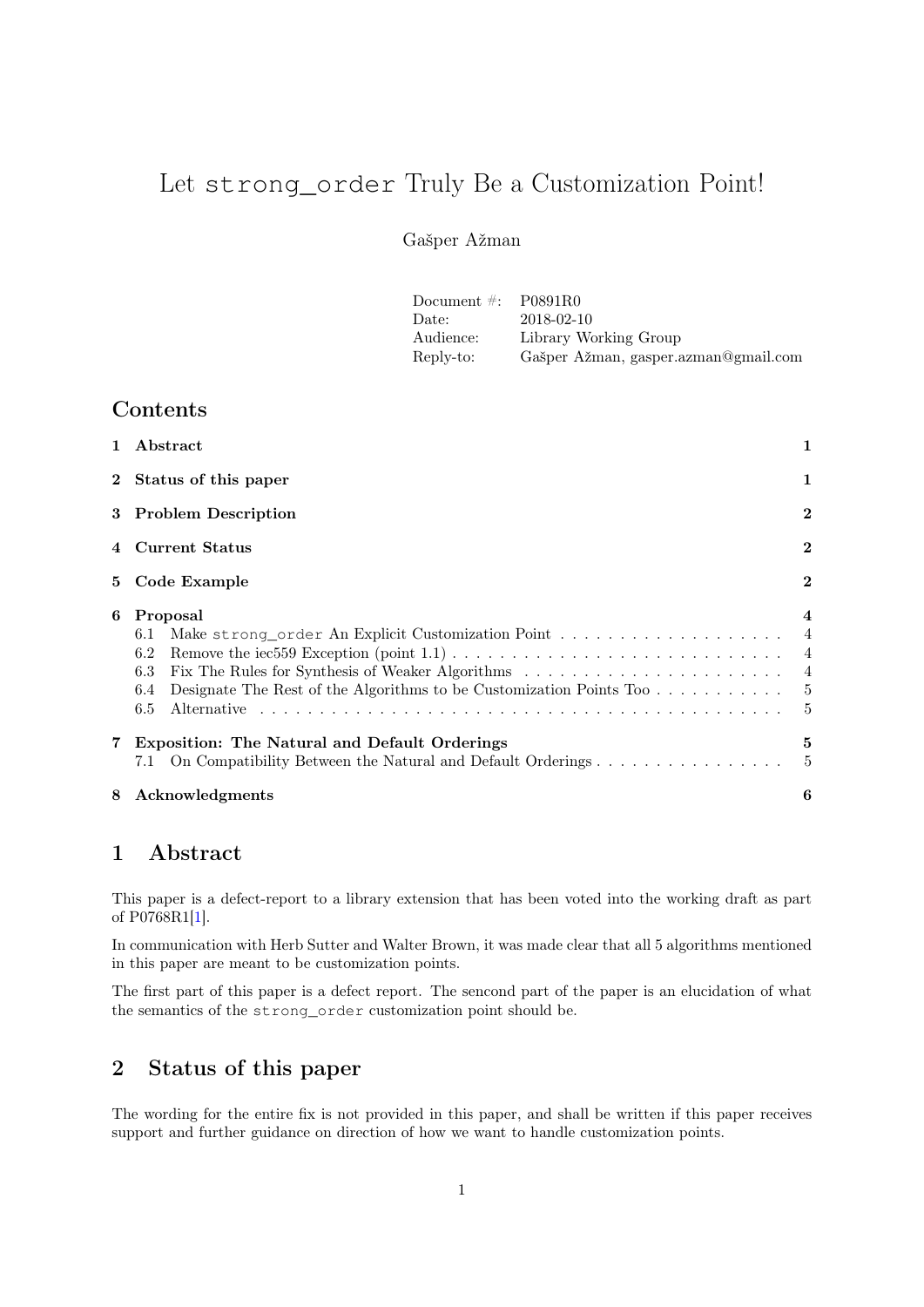It then highlights one problem with the current wording that makes it unsuitable for that purpose, and highlights also a slight inelegance with the current integration of iec559 types.

# <span id="page-1-0"></span>3 Problem Description

The current  $C_{++}$  standard does not have an explicitly designated customization point for providing a default ordering<sup>1</sup>. Elements of Programming uses less<T>::operator() for this purpose, as does the global order for pointers; but in the wake of operator  $\langle \equiv \rangle$ , less $\langle T \rangle$  is missing features, such as computing equality without calling it twice. It has also failed to get adoption for this purpose throughout the years, perhaps exactly due to the missing features.

The wording of point 1.1 of the strong\_order algorithm suggests that strong\_order is finally this missing customization point for specifying a default ordering for types whose natural ordering is not strong and total, since it does exactly that for the iec559 types.

The issue is that the rest of the points make this function rather unsuitable for use as a customization point, since the language explicitly makes it not SFINAE-friendly. In the event that it cannot be synthesized, it is marked as deleted, and not as "shall not participate in overload resolution".

### <span id="page-1-1"></span>4 Current Status

For reference, the current specification for the strong\_order algorithm looks like this:

```
template<class T>
constexpr strong_ordering strong_order(const T& a, const T& b);
```
- 1. Effects: Compares two values and produces a result of type strong\_ordering:
	- 1.1. If numeric\_limits<T>::is\_iec559 is true, returns a result of type strong\_ordering that is consistent with the totalOrder operation as specified in ISO/IEC/IEEE 60559.
	- 1.2. Otherwise, returns a <=> b if that expression is well-formed and convertible to strong\_ordering.
	- 1.3. Otherwise, if the expression  $a \leq b$  is well-formed, then the function shall be defined as deleted.
	- 1.4. Otherwise, if the expressions  $a == b$  and  $a < b$  are each well-formed and convertible to bool,

returns strong\_ordering:: equal when  $a == b$  is true, otherwise returns strong\_ordering::less when  $a < b$  is true, and otherwise returns strong\_ordering::greater.

1.5. Otherwise, the function shall be defined as deleted.

# <span id="page-1-2"></span>5 Code Example

Let me illustrate on a trivial example. Say we have a template struct representing the gaussian integers, with a "natural order"<sup>2</sup> defined by the manhattan distance from  $0 + 0i$ . This struct still defines a strong\_order to model Regular<sup>3</sup>.

```
1 namespace user {
2 template <typename T>
3 struct gaussian {
```
<sup>&</sup>lt;sup>1</sup>See the Exposition section for the definitions and discussion of orderings

<sup>2</sup>There is no natural order on gaussian integers, but humor this example, please.

<sup>&</sup>lt;sup>3</sup>The Elements of Programming concept, not the ISO C++ Regular, which is weaker.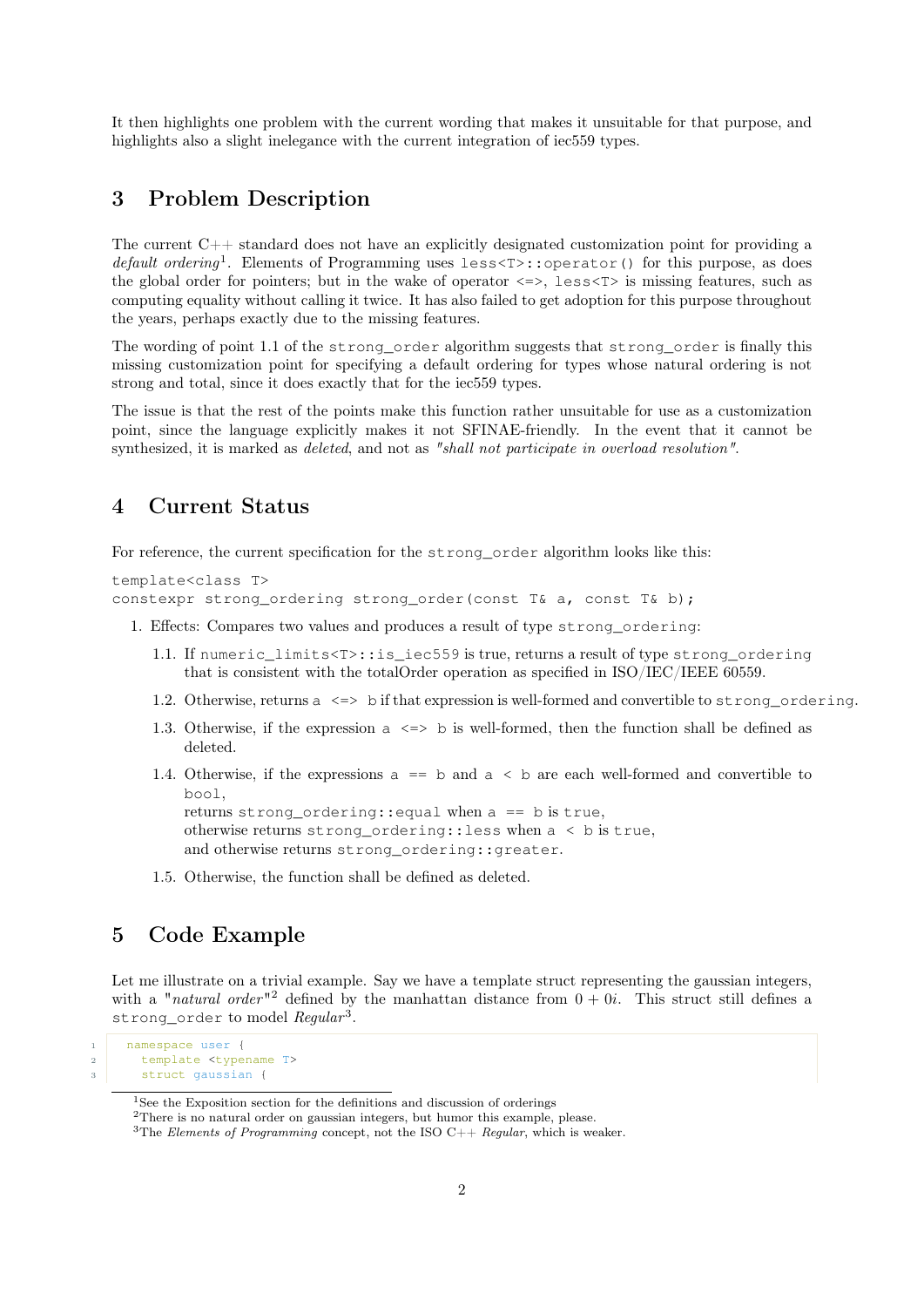```
4 static assert(std::is_integral_v<T>);
5 T re;
6 T im;
7^{\circ}8 constexpr std::strong_equality operator==(gassian const& other) const {
9 return re == other.re \& im == other.im;
10 }
11 constexpr std::weak_ordering operator <= > (gaussian const& other) const {
12 return (*this == other) ? std::weak_ordering::equal
13 : (abs(*this) == abs(other)) ? std::weak_ordering::equivalent
\frac{14}{14} : abs(*this) \left\langle \frac{1}{2} \right\rangle : abs(*this) \left\langle \frac{1}{2} \right\rangle abs(other);
15 }
16 friend constexpr T abs (gaussian const&) {
17 using std::abs;
18 return abs(re) + abs(im);
19 }
20
21 friend constexpr std::strong_ordering strong_order(gaussian const& x,
22 gaussian const& y) {
23 // compare lexicographically
24 return std::tie(x.re, x.im) <=> std::tie(y.re, y.im);
25 }
26 };
27 }
```
Consider a transparent ordering operator for map:

```
1 struct strong less
2 template <typename T, typename U>
3 bool operator()(T const& x, U const& y) {
4 using std::strong_order; // use ADL
5 return strong_order(x, y) < 0;
6 }
7 using is_transparent = std::true_type;
8 };
```
Also say we had a type with an implicit conversion to our gaussian:

```
1 template <typename T>
2 struct lazy {
3 std::function<T()> make;
4 operator T() const { return make(); }
5 \quad \}
```
This function now fails to compile, because the chosen strong\_order is deleted.

```
1 bool exists(lazy<gaussian<int>> const& x,
2 std::set<gaussian<int>, strong_less> const& in) {
3 /* imagine this being a template in both parameters - it's pretty normal */<br>return in.count(x):
      return in.count(x);
5 }
```
The std-provided strong\_order is deleted because it cannot be synthesized from gaussian's operator  $\le$   $\ge$   $\ge$ . The reason it is chosen over the friend function, however, is because the standard template matches better than the friend which would require an implicit conversion.

If the std-provided strong\_order did not participate in overload resolution, however, this example would work just fine.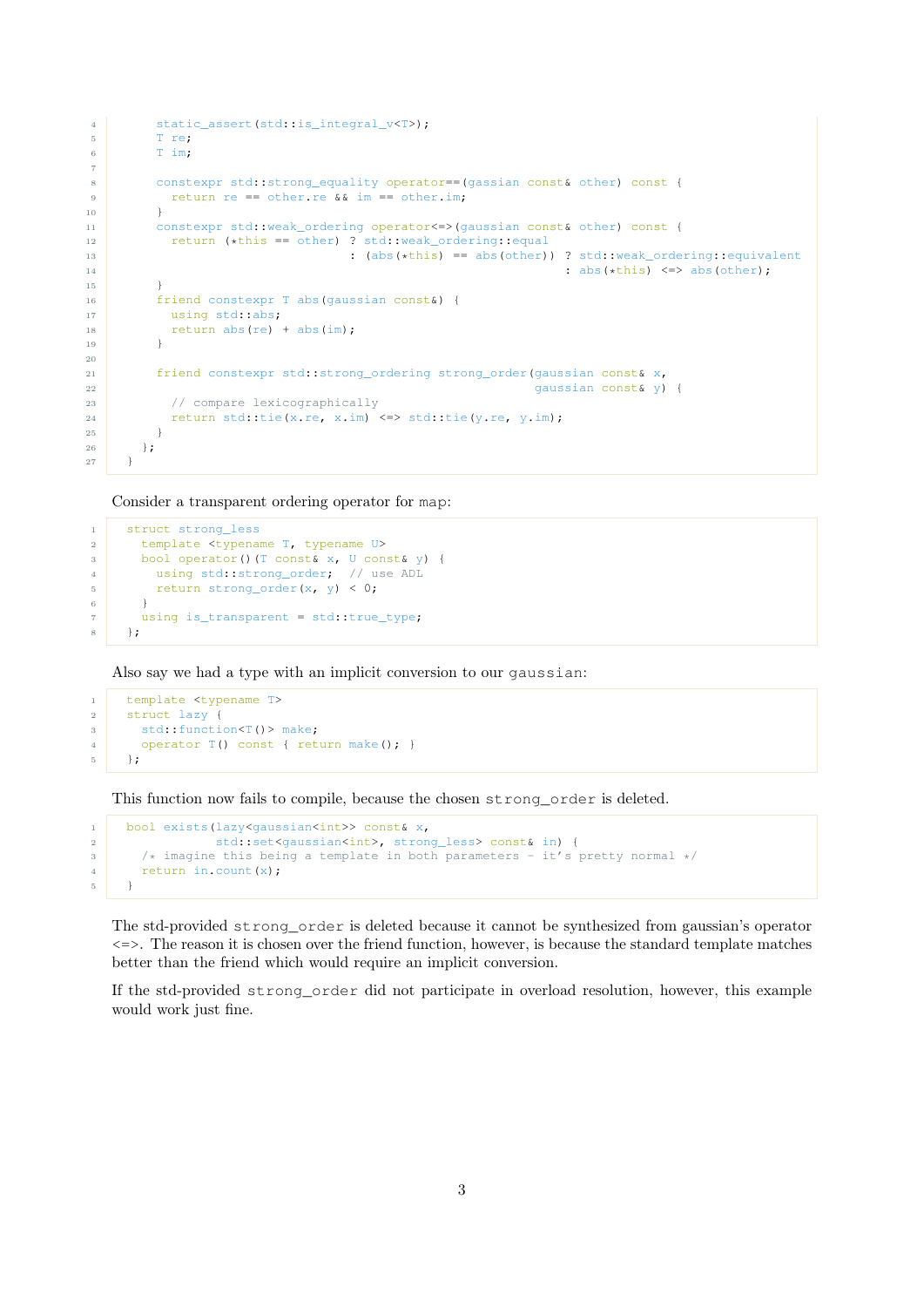### <span id="page-3-0"></span>6 Proposal

#### <span id="page-3-1"></span>6.1 Make **strong\_order** An Explicit Customization Point

Depending on the final direction of the wording on customization points (either the current one, with an emphasis on *shall not participate in overload resolution*, or the one outlined in P0551R0[\[2\]](#page-5-2), the wording shall differ here.

I am asking LWG for guidance on this subject.

### <span id="page-3-2"></span>6.2 Remove the iec559 Exception (point 1.1)

Since this paper adds explicit support for this customization point, the exception can now be implemented using whichever mechanism for customization points is chosen, and this special case moved to that part of the standard. For instance, a "more specialized" template based on a requires clause and the numeric limts<T>::is iec559 trait can be added to namespace std.

The minimal fix for the current situation would be:

Change point 1.3 to read: Otherwise, if the expression  $a \leq b$  is well-formed,<sup>4</sup> the function does not participate in overload resolution.

After the list, add a Note:

If operator  $\le$  provides an order weaker than strong, this function allows the provision of a default strong order for a user-defined type. In that case, strong\_order should define a strict, total ordering.

#### <span id="page-3-3"></span>6.3 Fix The Rules for Synthesis of Weaker Algorithms

The algorithms section contains a few other algorithms:<sup>5</sup>

- weak\_order(const T& a, const T& b)
- partial\_order(const T& a, const T& b)
- strong\_equal(const T& a, const T& b)
- weak\_equal(const T& a, const T& b)
- partial\_equal(const T& a, const T& b)

Intuitively, one would expect that if strong\_order is available, then so are strong\_equal, weak\_order and partial\_order (with weak\_equal and partial\_equal being consequences of those). The current situation seems to provide for that by accident<sup>6</sup>, with no explicit reference to this fact.

However, if strong order is the customization point for a default order that may be stronger than the order on operator  $\leq$  =>, then the above expectation may no longer hold for such types (you might have strong\_order but not weak\_order, for instance).

The fix-up for each of the sections describing the above primitives would be to insert, after point x.1 (which describes the algorithm in terms of  $\langle z \rangle$ ) the automatic fallback to a call to strong order, if it is resolvable through an unqualified call (thus enabling argument-dependent lookup).

<sup>&</sup>lt;sup>4</sup>Note: point 1.2 already takes care of the case where  $\leq$  provides a strong (and thus valid default) order.

 $5$ Not to be confused with the types of their results; those end in -ing: strong\_ordering, weak\_ordering etc.

<sup>6</sup> the rules for those algorithms are identical but for the iec559 exception in strong\_order; since floating-point types possess operator< and operator==, they enable the synthesis of all those algorithms.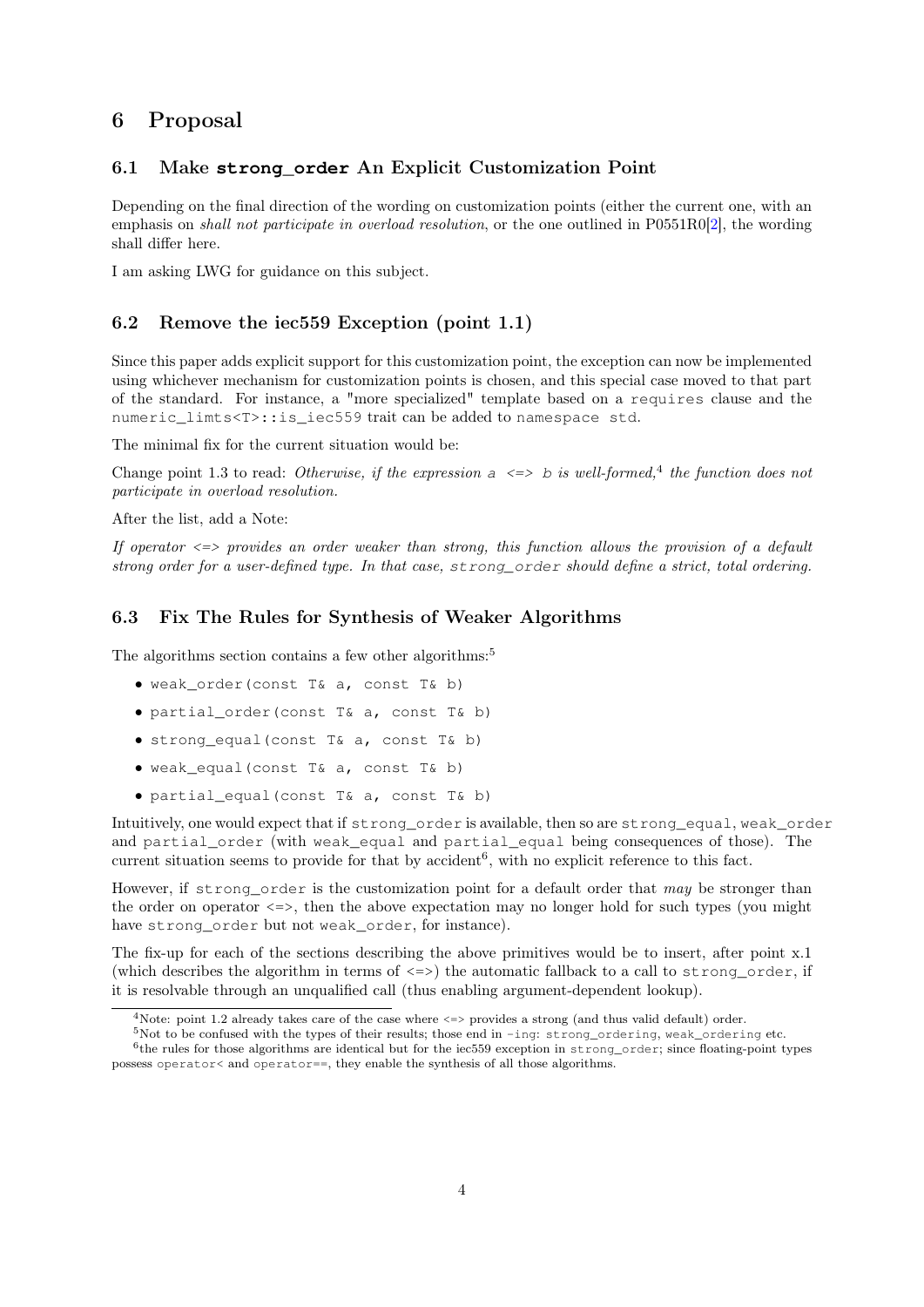### <span id="page-4-0"></span>6.4 Designate The Rest of the Algorithms to be Customization Points Too

They were intended to be customization points. There should be a Remark making that clear in every section. However, for the rest of the algorithms, their specific intended use is not quite as clear as the usecase for strong\_order.

### <span id="page-4-1"></span>6.5 Alternative

If the purpose of strong\_order is not to provide a default ordering for types, the iec559 exception should be removed from the wording, and a different customization point (perhaps called total order) added for the express purpose of providing an arbitrary total order on the entire domain of a type.

# <span id="page-4-2"></span>7 Exposition: The Natural and Default Orderings

Obviously, there are many reasons for sorting. However, this paper is chiefly concerned with the division between the natural ordering and the default total ordering as required for Regular types by Stepanov and McJones in their seminal work Elements of Programming ([\[3\]](#page-5-3), page 62, section 4.4).

The natural ordering is the ordering that makes semantic sense for a type. This is the ordering that operator <=> and its library extensions are tailor-made for: not every type is ordered (or even equality-comparable), and when a type supports an ordering, it might be strong, partial, or weak.

We use these orderings when we need them to make sense - heaps, scheduling tasks by topological sorts, various displays for users, etc. Not all value types have a natural ordering, because not all types are ordered. The gaussian integers are one such type.

The **default ordering**<sup>7</sup> is the strongest ordering that a type admits. Its equality is defined by valuesubstitutability, and unequal elements must be ordered; it is always strong and total, and might not make semantic sense.

According to Elements of Programming, every Regular type should provide a default ordering.

A type with a default ordering is far more useful than one without; ordering enables the use of tree-based containers (i.e. map, set), and algorithms based on sorted data (unique, the various set algorithms, and the various versions of binary search) – and this is just the tip of the iceberg. The only requirement for the above is having  $a$  total strong ordering - what the ordering means is utterly irrelevant.

The lexicographic ordering of the gaussian integers is a good example of a default ordering.

Another excellent example is  $float - its$  various NaNs and infinities are not ordered, which is why its natural ordering is not suitable as a default ordering. However, iec559 defines a total strong ordering for those values, thus enabling the uses outlined above.

### <span id="page-4-3"></span>7.1 On Compatibility Between the Natural and Default Orderings

Elements of Programming specifies that for types where the natural and default orderings differ, the default ordering should be compatible with the natural one: that is, if a and b are comparable and compare unequal under <=>, the default order produces the same result (less or greater).

However, requiring this in the language of the standard library as a mandatory semantic constraint seems like a bad idea.

For instance, if one takes the gaussian integers ordered by the manhattan-distance to zero (sum of absolute values of the two components), the compatible total order (a lexicographic ordering of every equivalence class) is far slower to compute than the simple lexicographic one.

<sup>7</sup>The name comes from Elements of Programming